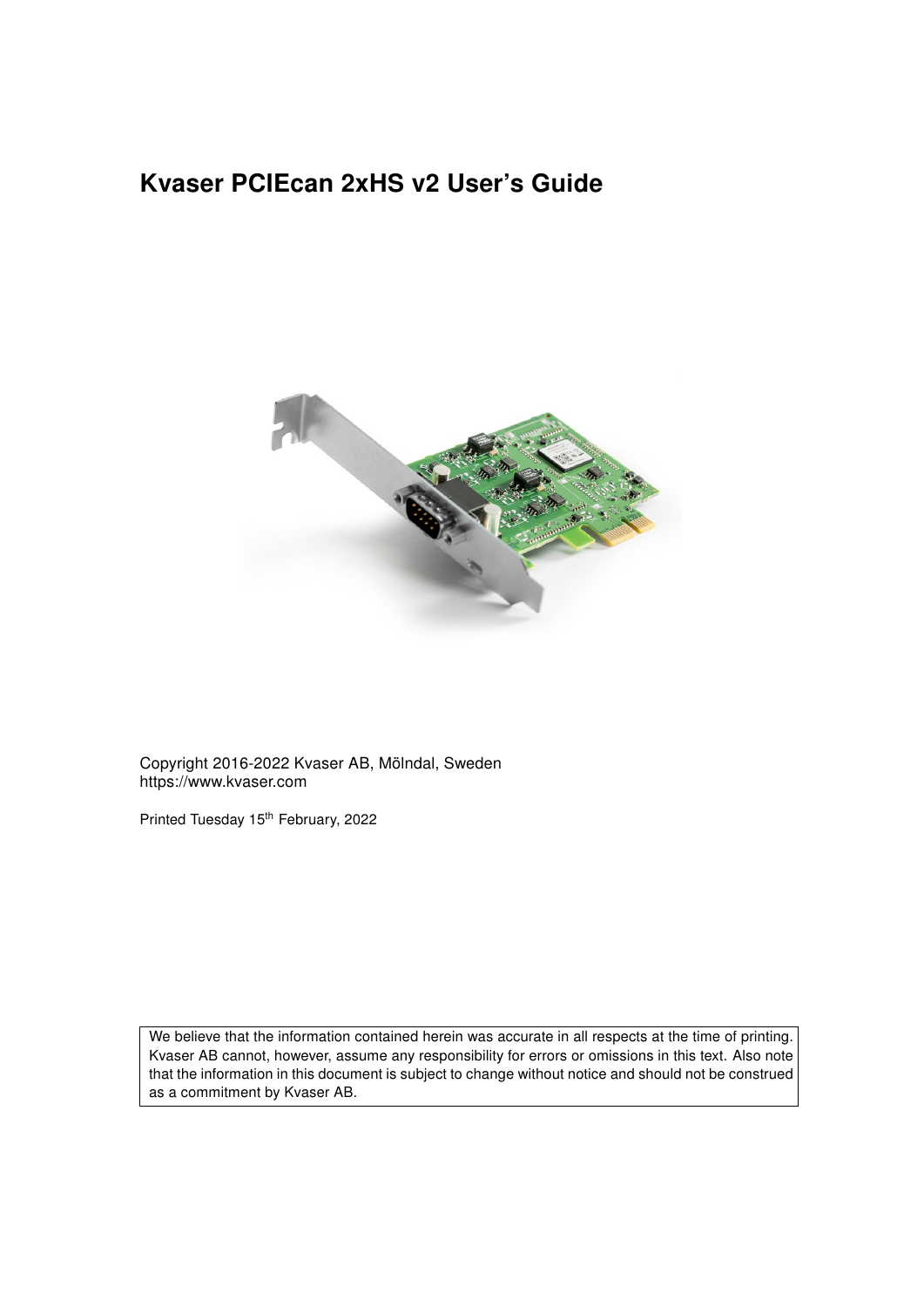(This page is intentionally left blank.)



Kvaser AB, Mölndal, Sweden — www.kvaser.com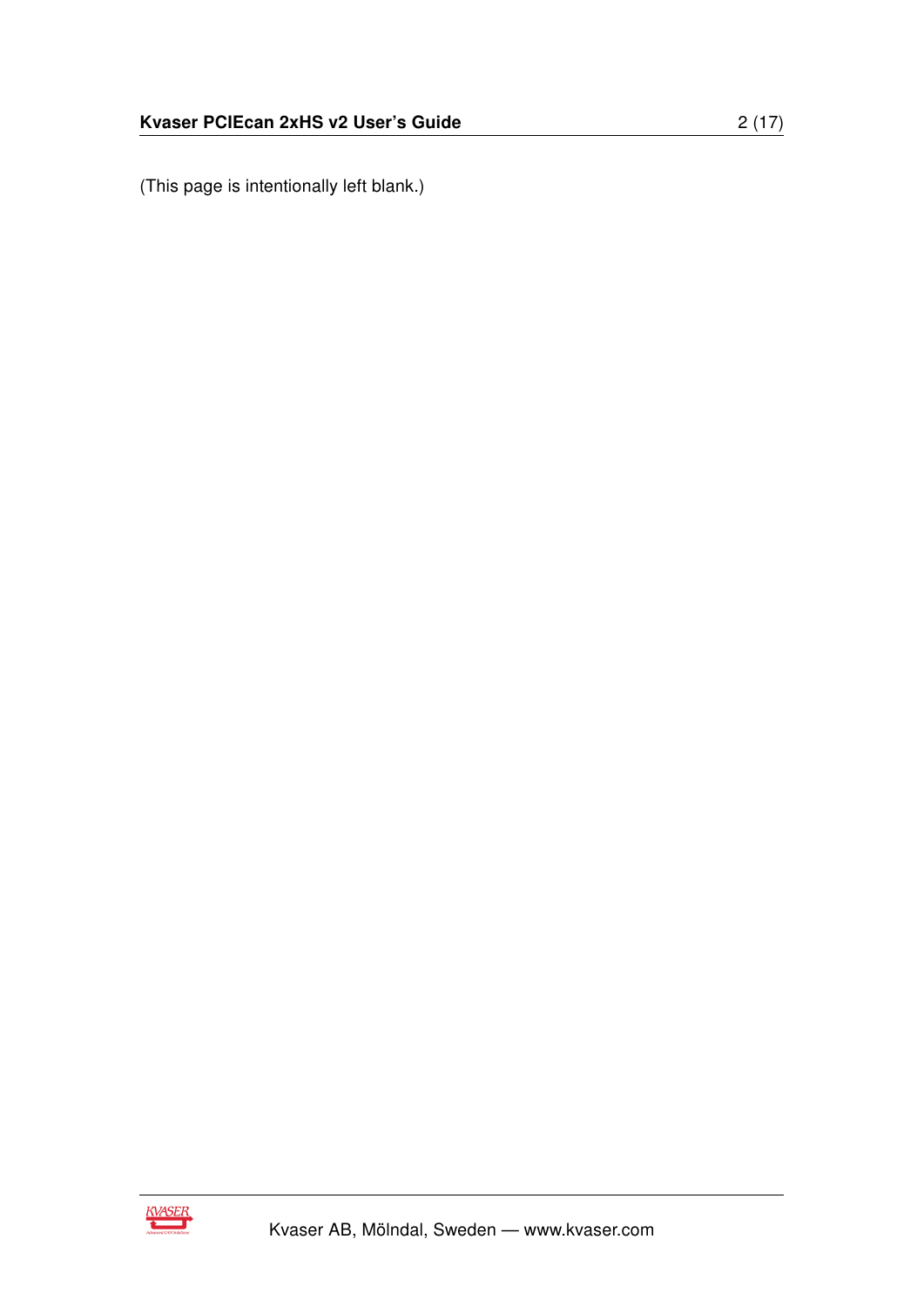# **Contents**

| 1              |                                 | <b>About this manual</b><br>4                                                                                                                                                                                                  |                |  |  |  |  |  |
|----------------|---------------------------------|--------------------------------------------------------------------------------------------------------------------------------------------------------------------------------------------------------------------------------|----------------|--|--|--|--|--|
| $\overline{2}$ |                                 | <b>Introduction</b>                                                                                                                                                                                                            |                |  |  |  |  |  |
|                | 2.1                             |                                                                                                                                                                                                                                | 5              |  |  |  |  |  |
|                | $2.2\phantom{0}$                |                                                                                                                                                                                                                                | 6              |  |  |  |  |  |
|                | 2.3                             |                                                                                                                                                                                                                                | 6              |  |  |  |  |  |
|                | 2.4                             | Additional software and documentation                                                                                                                                                                                          | 6              |  |  |  |  |  |
| 3              | Kvaser PCIEcan 2xHS v2 hardware |                                                                                                                                                                                                                                |                |  |  |  |  |  |
|                | 3.1                             |                                                                                                                                                                                                                                | $\overline{7}$ |  |  |  |  |  |
|                | 3.2                             |                                                                                                                                                                                                                                | $\overline{7}$ |  |  |  |  |  |
|                | 3.3                             | Power supply received a series of the contract of the contract of the contract of the contract of the contract of the contract of the contract of the contract of the contract of the contract of the contract of the contract | $\overline{7}$ |  |  |  |  |  |
|                | 3.4                             |                                                                                                                                                                                                                                | $\overline{7}$ |  |  |  |  |  |
|                | 3.5                             |                                                                                                                                                                                                                                | 8              |  |  |  |  |  |
| 4              | <b>Appendices</b>               |                                                                                                                                                                                                                                |                |  |  |  |  |  |
|                | 4.1                             |                                                                                                                                                                                                                                | 9              |  |  |  |  |  |
|                | 4.2                             |                                                                                                                                                                                                                                | 9              |  |  |  |  |  |
|                | 4.3                             |                                                                                                                                                                                                                                | 11             |  |  |  |  |  |
|                | 4.4                             |                                                                                                                                                                                                                                | 11             |  |  |  |  |  |
| 5              |                                 | <b>Disposal and Recycling Information</b>                                                                                                                                                                                      | 12             |  |  |  |  |  |
| 6              |                                 | <b>Legal acknowledgements</b>                                                                                                                                                                                                  | 13             |  |  |  |  |  |
|                | 6.1                             |                                                                                                                                                                                                                                | 13             |  |  |  |  |  |
|                | 6.2                             |                                                                                                                                                                                                                                | 14             |  |  |  |  |  |
|                | 6.3                             |                                                                                                                                                                                                                                | 15             |  |  |  |  |  |
|                | 6.4                             |                                                                                                                                                                                                                                | 16             |  |  |  |  |  |
| $\overline{7}$ |                                 | <b>Document Revision History</b>                                                                                                                                                                                               | 17             |  |  |  |  |  |

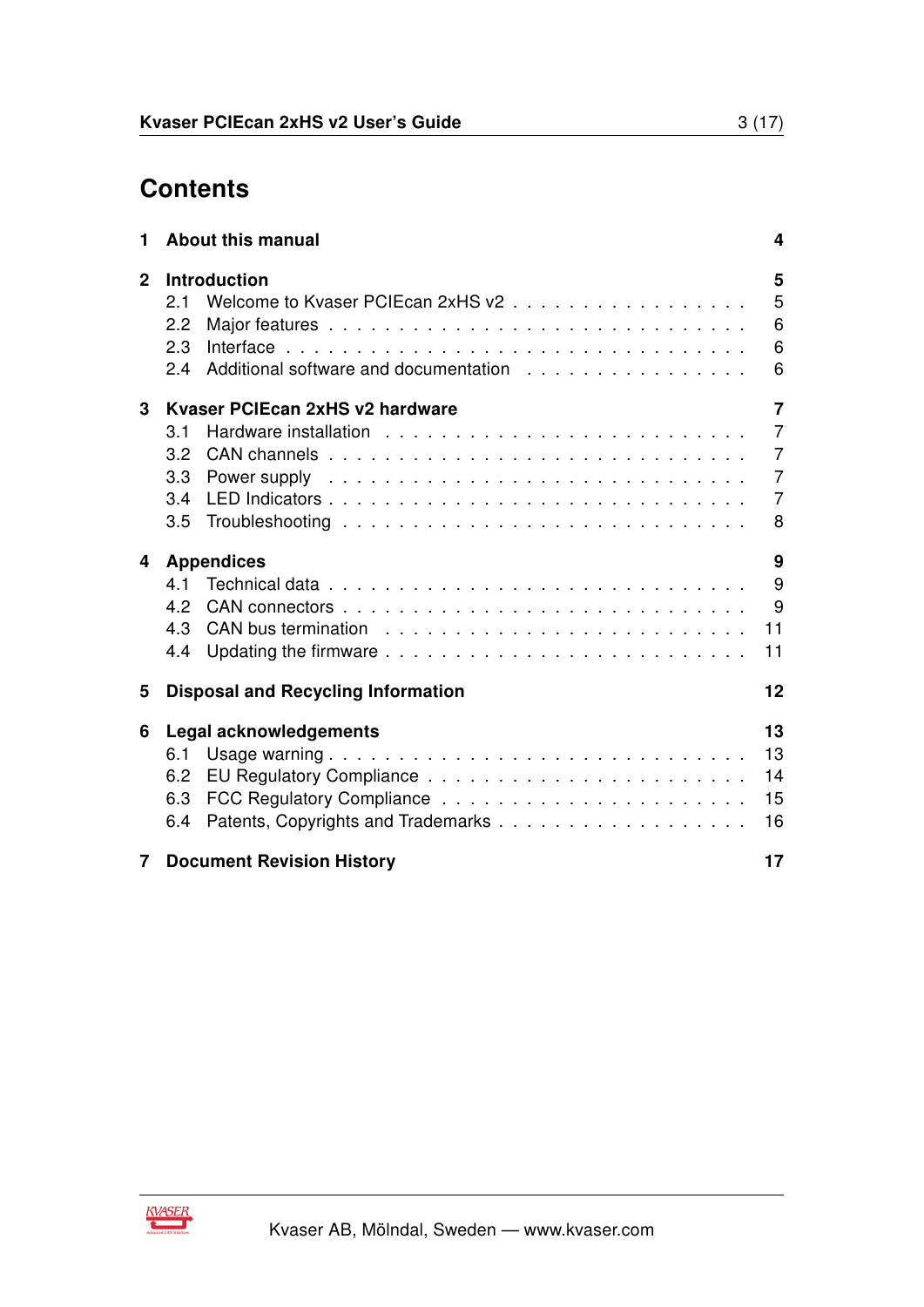# <span id="page-3-0"></span>1 About this manual

This manual is intended for Kvaser PCIEcan 2xHS v2 users. This document contains a description of the hardware's properties and general instructions for connecting the device to a computer.

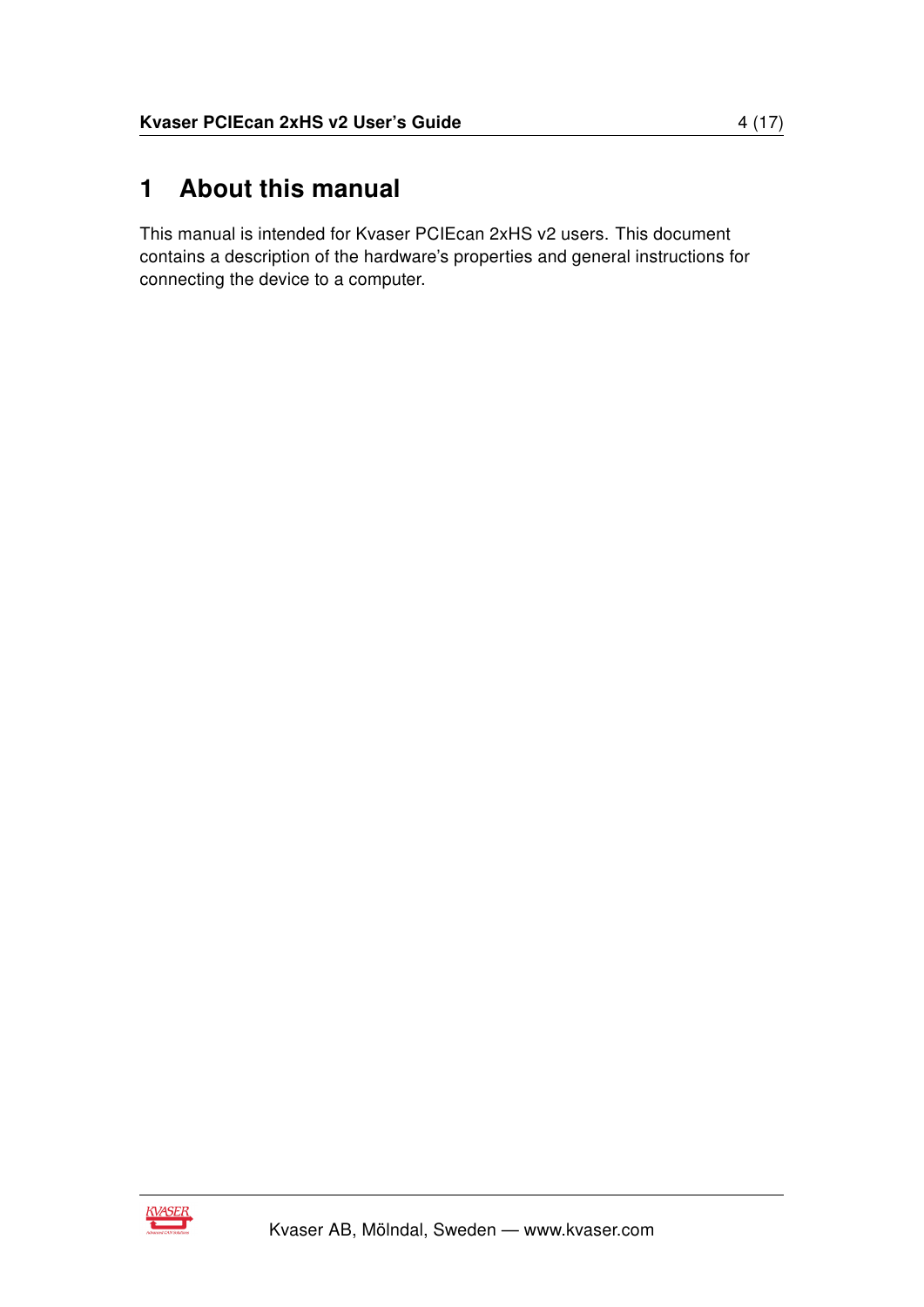# <span id="page-4-0"></span>2 Introduction

This section will describe the functions and features of the Kvaser PCIEcan 2xHS v2.

### <span id="page-4-1"></span>2.1 Welcome to Kvaser PCIEcan 2xHS v2



Figure 1: Kvaser PCIEcan 2xHS v2

Kvaser PCIEcan 2xHS v2 is a small, yet advanced, CAN multi-channel real time CAN interface that handles transmission and reception of standard and extended CAN messages on the bus with a high time stamp precision. The Kvaser PCIEcan 2xHS v2 is compatible with applications that use Kvaser's CANlib.

This guide applies to Kvaser PCIEcan 2xHS v2 devices listed in [Table 1.](#page-4-2)

| <b>Device</b>          | <b>Product Number (EAN)</b> |
|------------------------|-----------------------------|
| Kvaser PCIEcan 2xHS v2 | 73-30130-00861-8            |

<span id="page-4-2"></span>Table 1: Kvaser PCIEcan 2xHS v2 devices and their product numbers.

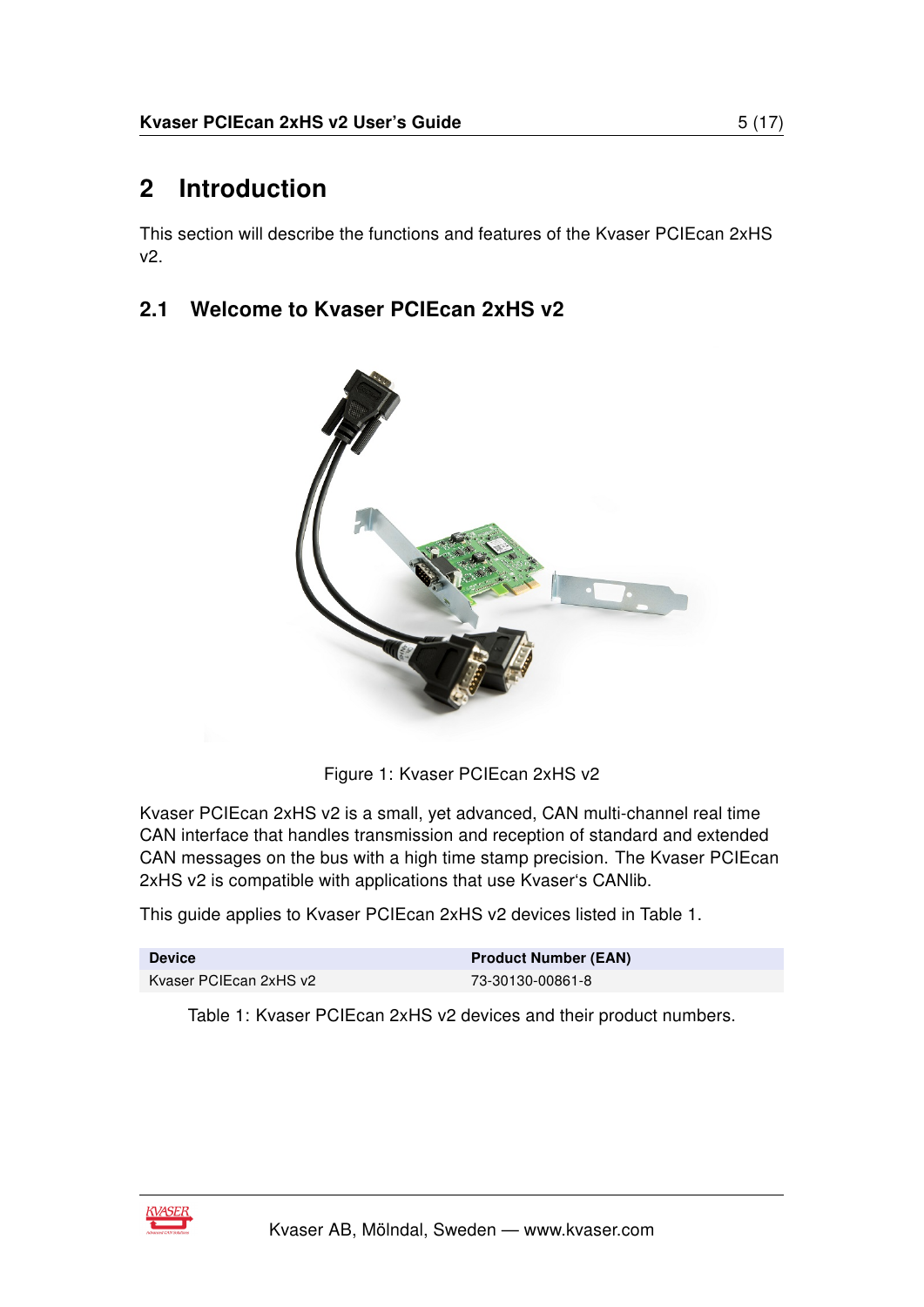#### <span id="page-5-0"></span>2.2 Major features

- PCI Express CAN interface.
- Supports CAN FD, up to 8 Mbit/s (with correct physical layer implementation).
- Quick and easy plug-and-play installation.
- Supports both 11-bit (CAN 2.0A) and 29-bit (CAN 2.0B active) identifiers.
- 100 % compatible with applications written for other Kvaser CAN hardware with Kvaser CANlib.
- High-speed CAN connection (compliant with ISO 11898-2), up to 1 Mbit /s.
- Fully compatible with J1939, CANopen, NMEA 2000 and DeviceNet.
- Supports silent mode for analysis tools listen to the bus without interfering.
- Simultaneous operation of multiple devices.
- Low profile board, includes low and high profile brackets.

### <span id="page-5-1"></span>2.3 Interface

Kvaser PCIEcan 2xHS v2 provides a CAN bus interface through a standard PCI Express x1 interface.

### <span id="page-5-2"></span>2.4 Additional software and documentation

The Kvaser CANlib SDK includes everything you need in order to develop software applications interacting with Kvaser CAN hardware. The SDK contains full documentation and many sample programs, written in C, C++, C#, Delphi, Python and Visual Basic. Kvaser CAN hardware is built around the same common software API. Applications developed using one device type will run without modification on other device types.

The latest versions of documentation, software and drivers can be downloaded for free at [www.kvaser.com/download.](https://www.kvaser.com/download/)

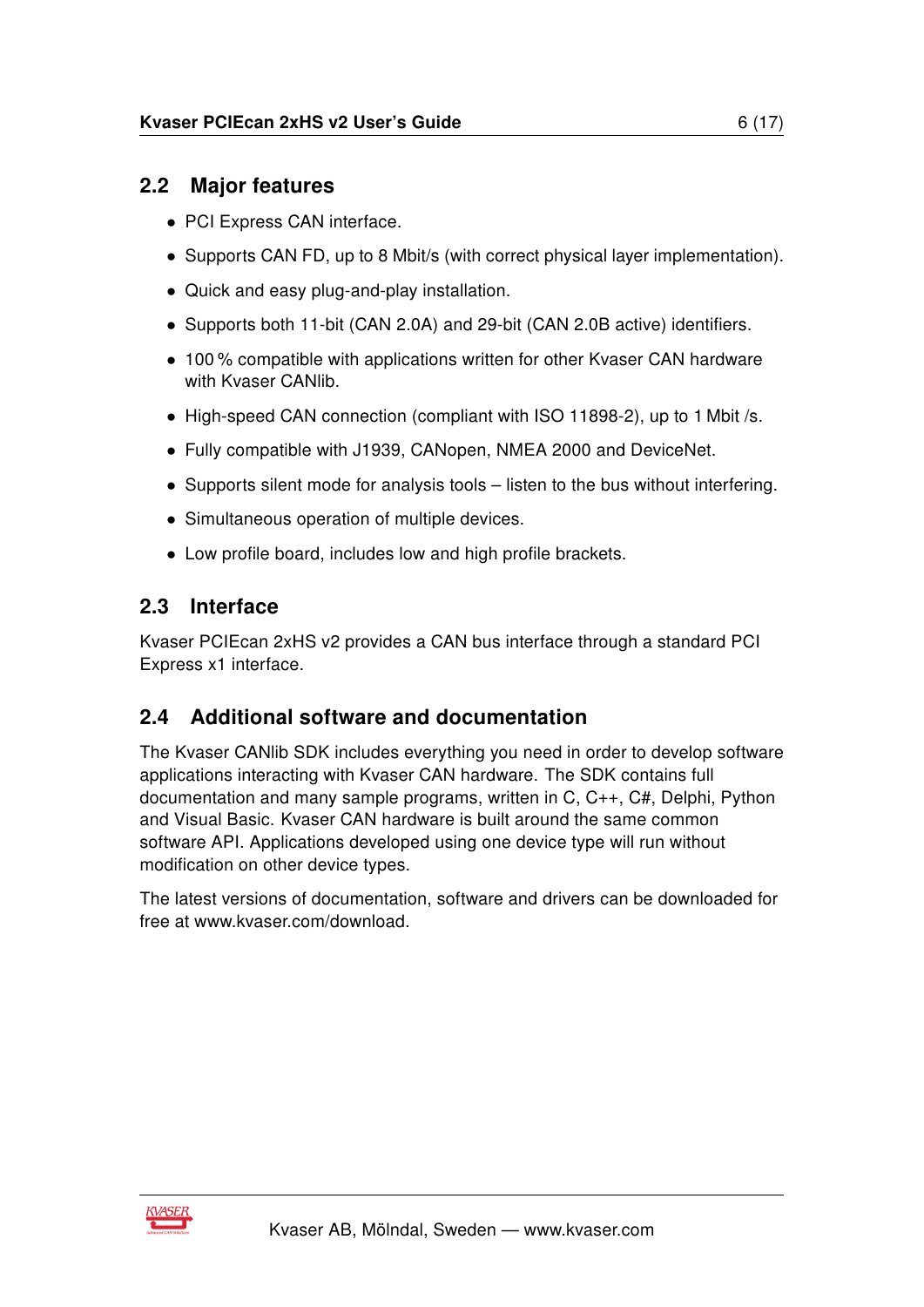# <span id="page-6-0"></span>3 Kvaser PCIEcan 2xHS v2 hardware

In this section you can read more about the CAN channels, power supply and LED indicators.

## <span id="page-6-1"></span>3.1 Hardware installation

The Kvaser PCIEcan 2xHS v2 may be inserted in any free PCI Express slot on the host computer. You do need to switch the power off before inserting or removing the device.

## <span id="page-6-2"></span>3.2 CAN channels

The Kvaser PCIEcan 2xHS v2 has two CAN channels in a single 9-pin male D-SUB CAN connector (see [Figure 2\)](#page-6-5). See [Section 4.2, CAN connectors, on](#page-8-2) [Page 9](#page-8-2) for pinout information.



<span id="page-6-5"></span>Figure 2: CAN connector on Kvaser PCIEcan 2xHS v2

### <span id="page-6-3"></span>3.3 Power supply

The Kvaser PCIEcan 2xHS v2 is powered from the PCI Express connector.

### <span id="page-6-4"></span>3.4 LED Indicators

The Kvaser PCIEcan 2xHS v2 has two yellow LED indicators, one for each channel, that indicates with a short flash that a CAN message was received or sent. A single flash may be hard to see and a continuous set of flashes will be indistinguishable from a steady light.

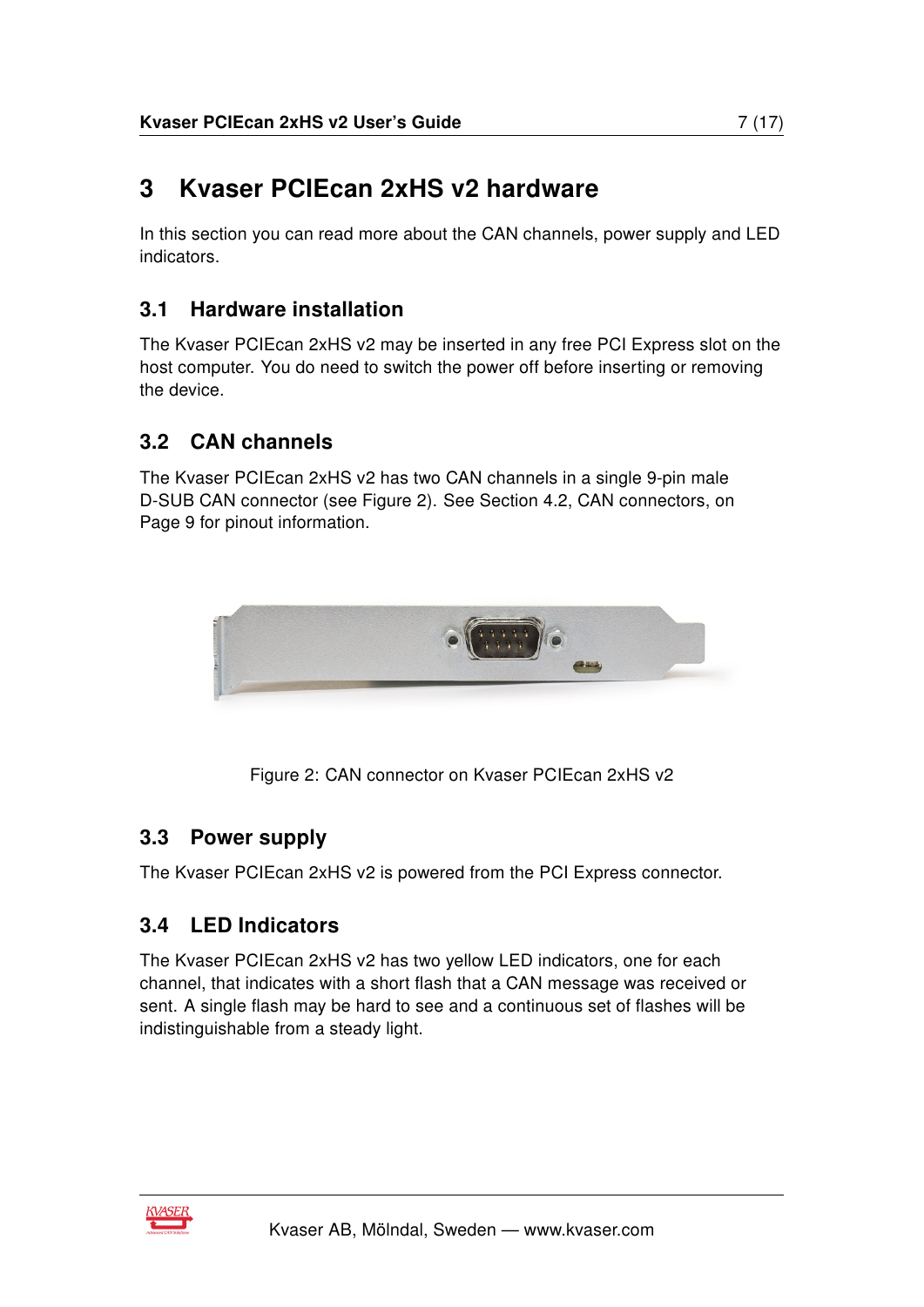

Figure 3: LEDs on the Kvaser PCIEcan 2xHS v2.

## <span id="page-7-0"></span>3.5 Troubleshooting

Use "Kvaser Device Guide" in the Control Panel to verify that the computer can communicate with the Kvaser PCIEcan 2xHS v2. If the firmware version shown is all zeros, there are communication problems.

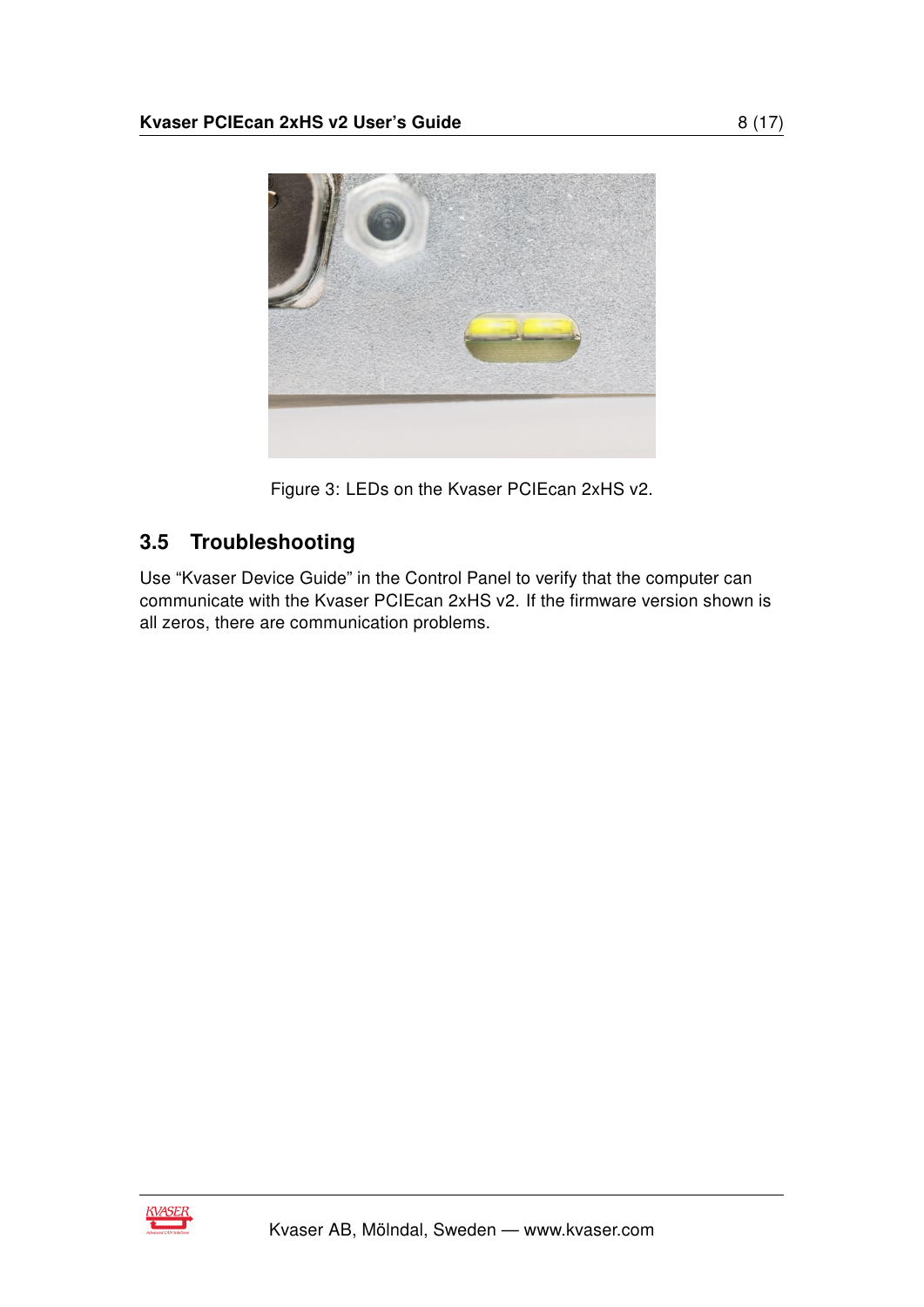# <span id="page-8-0"></span>4 Appendices

In this section you will find technical information about the Kvaser PCIEcan 2xHS v2 and its connectors.

### <span id="page-8-1"></span>4.1 Technical data

In [Table 2](#page-8-3) below you will find the Kvaser PCIEcan 2xHS v2's technical specifications.

| <b>CAN Channels</b>           | 2                                                                                                                    |  |  |  |
|-------------------------------|----------------------------------------------------------------------------------------------------------------------|--|--|--|
| <b>CAN Transceivers</b>       | MCP2561FD (Compliant with ISO 11898-2)                                                                               |  |  |  |
| <b>CAN Controller</b>         | Kvaser CAN IP in FPGA                                                                                                |  |  |  |
| Galvanic isolation            | Yes                                                                                                                  |  |  |  |
| <b>CAN Bit Rate</b>           | 50 kbit/s to 1 Mbit/s "Classic CAN"                                                                                  |  |  |  |
| <b>CAN FD Bit Rate</b>        | Up to 8 Mbit/s (with correct physical layer implementation)                                                          |  |  |  |
| Time stamp resolution         | $1 \mu s$                                                                                                            |  |  |  |
| Max message rate              | 20000 msg/s per channel                                                                                              |  |  |  |
| Error Frame Detection         | Yes                                                                                                                  |  |  |  |
| <b>Error Frame Generation</b> | Yes                                                                                                                  |  |  |  |
| Silent mode                   | Yes                                                                                                                  |  |  |  |
| <b>Kvaser CANtegrity</b>      | No.                                                                                                                  |  |  |  |
| PC interface                  | <b>PCI Express</b>                                                                                                   |  |  |  |
| Power consumption             | Typically 700 mW idle plus max 150 mW per channel, i.e. max<br>1000 mW for a two channel interface. Only uses 3.3 V. |  |  |  |
| Hardware configuration        | Done by software.                                                                                                    |  |  |  |
| Software requirements         | Windows (7 or later), Linux.                                                                                         |  |  |  |
| Dimensions                    | Low profile, 86 x 69 mm                                                                                              |  |  |  |
| Weight                        | 49 g (129 g including Splitter)                                                                                      |  |  |  |
| Operating temperature         | $-40$ °C to +85 °C                                                                                                   |  |  |  |
| Storage temperature           | $-40\,^{\circ}\text{C}$ to +85 $^{\circ}\text{C}$                                                                    |  |  |  |
| Relative humidity             | 0% to 85% (non-condensing.)                                                                                          |  |  |  |

<span id="page-8-3"></span>Table 2: Technical Specifications.

### <span id="page-8-2"></span>4.2 CAN connectors

Kvaser PCIEcan 2xHS v2 devices that use the (multi-channel) 9-pin D-SUB connector (see [Figure 4 on Page 10\)](#page-9-0) have the pinning described in [Table 3 on](#page-9-1) [Page 10.](#page-9-1)

This table also describes how the DS9-2xDS9 splitter (see [Figure 5 on Page 10\)](#page-9-2) connects to two separate 9-pin D-SUB connectors, CAN 1 and CAN 2.

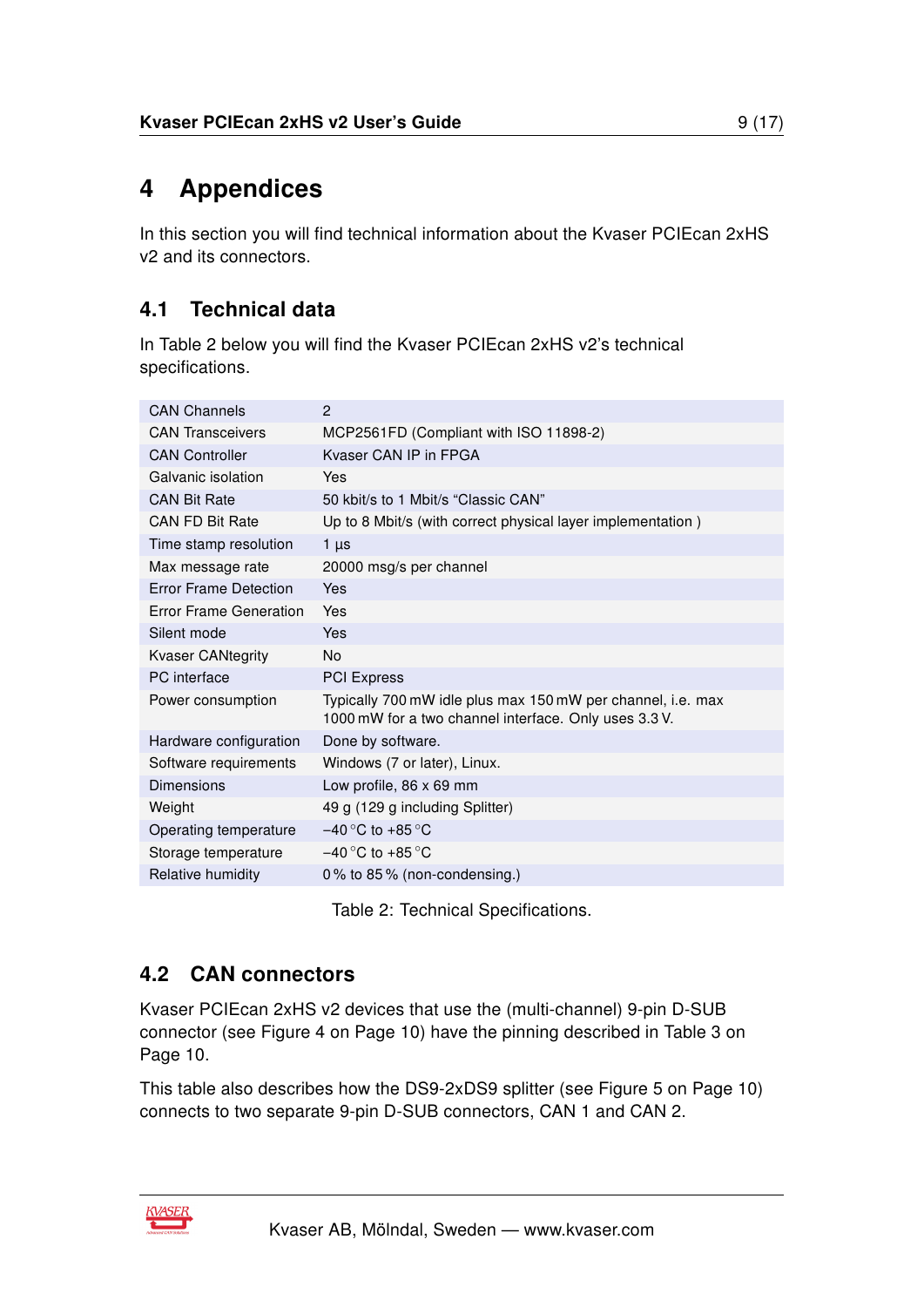

<span id="page-9-0"></span>Figure 4: The D-SUB 9 connector pin numbers

| Multi channel  | CAN <sub>1</sub> CAN <sub>2</sub> |        | <b>Function</b> |
|----------------|-----------------------------------|--------|-----------------|
|                |                                   | 2      | CAN L channel 2 |
| 2              | 2                                 |        | CAN_L channel 1 |
| 3              | 3                                 |        | GND channel 1   |
| $\overline{4}$ | 4                                 |        | Not connected   |
| 5              |                                   |        | Not connected   |
| 6              |                                   | 3      | GND channel 2   |
| 7              | 7                                 |        | CAN_H channel 1 |
| 8              |                                   | 7      | CAN H channel 2 |
| 9              | 9                                 |        | Not connected   |
| Shield         | Shield                            | Shield | Shield          |

<span id="page-9-1"></span>Table 3: Pin configuration of the DS9-2xDS9 splitter



<span id="page-9-2"></span>Figure 5: The DS9-2xDS9 Splitter

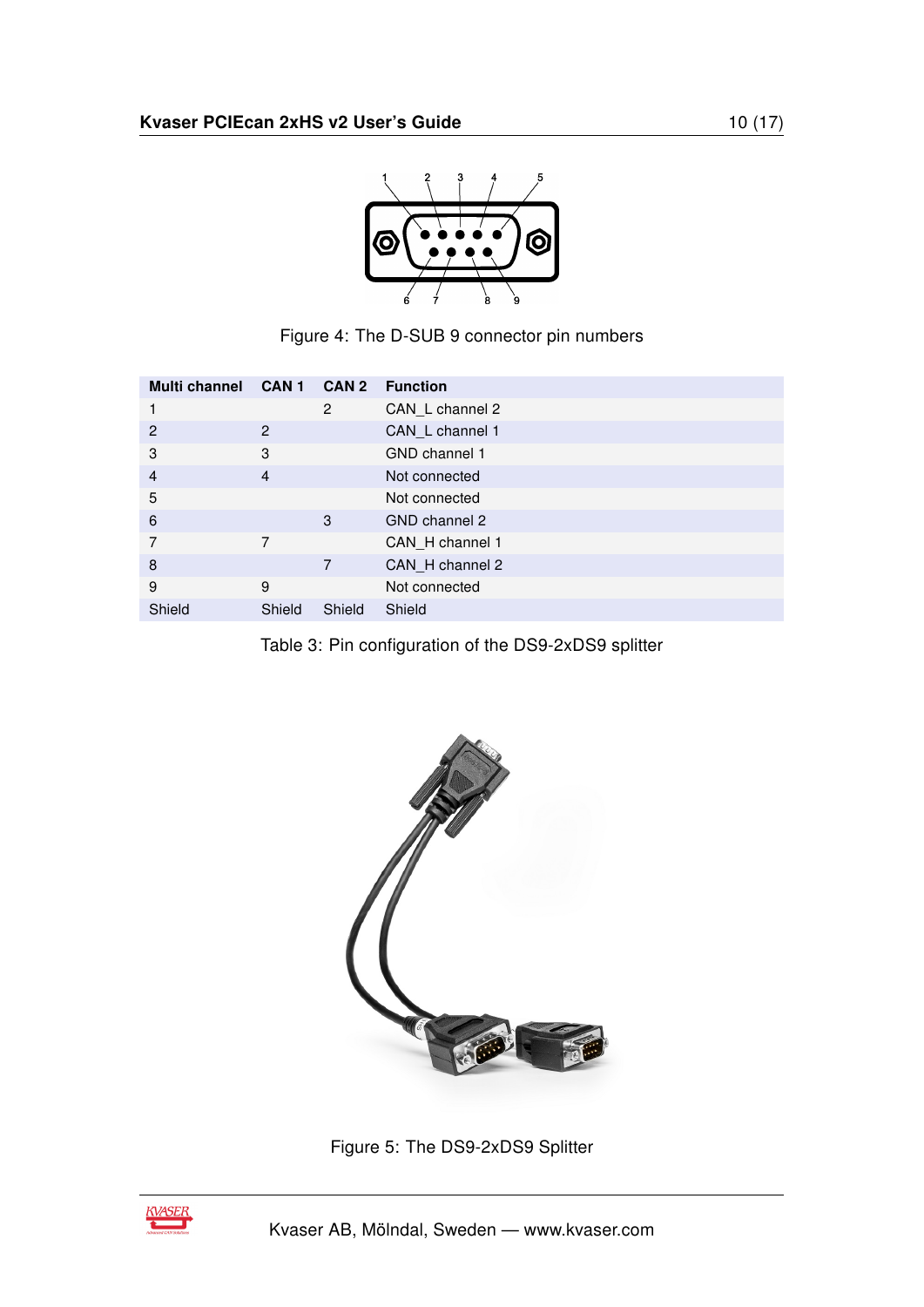#### <span id="page-10-0"></span>4.3 CAN bus termination

Every CAN bus must be terminated with a 120 Ohm resistor at each end of the bus. The Kvaser PCIEcan 2xHS v2 does not contain any CAN bus termination, because their inclusion could cause severe disturbance in a system which is already correctly terminated.

For laboratory or testing use, the exact value of the termination resistors is not always critical. Sometimes a single terminator is sufficient. For production, proper termination is essential. If you see error frames on the bus, you should check the termination.



To save yourself a lot of trouble, always terminate the CAN bus properly.

### <span id="page-10-1"></span>4.4 Updating the firmware

For the Kvaser PCIEcan 2xHS v2 to communicate with the host computer, compatible versions of the Kvaser CANlib (including driver) and firmware must be installed.

The latest versions of firmware and drivers can be downloaded for free at [www.kvaser.com/download.](https://www.kvaser.com/download/)

Connect the Kvaser PCIEcan 2xHS v2 to your PC and start the update.exe application. A window opens showing the Firmware Update Instructions, read and follow those carefully.

To check the current firmware version, open "Kvaser Device Guide" which can be found in the Control Panel. Select "Kvaser PCIEcan 2xHS v2" in the tree view to the left, and click on the channel. The firmware revision information now appears in the right half of the window.

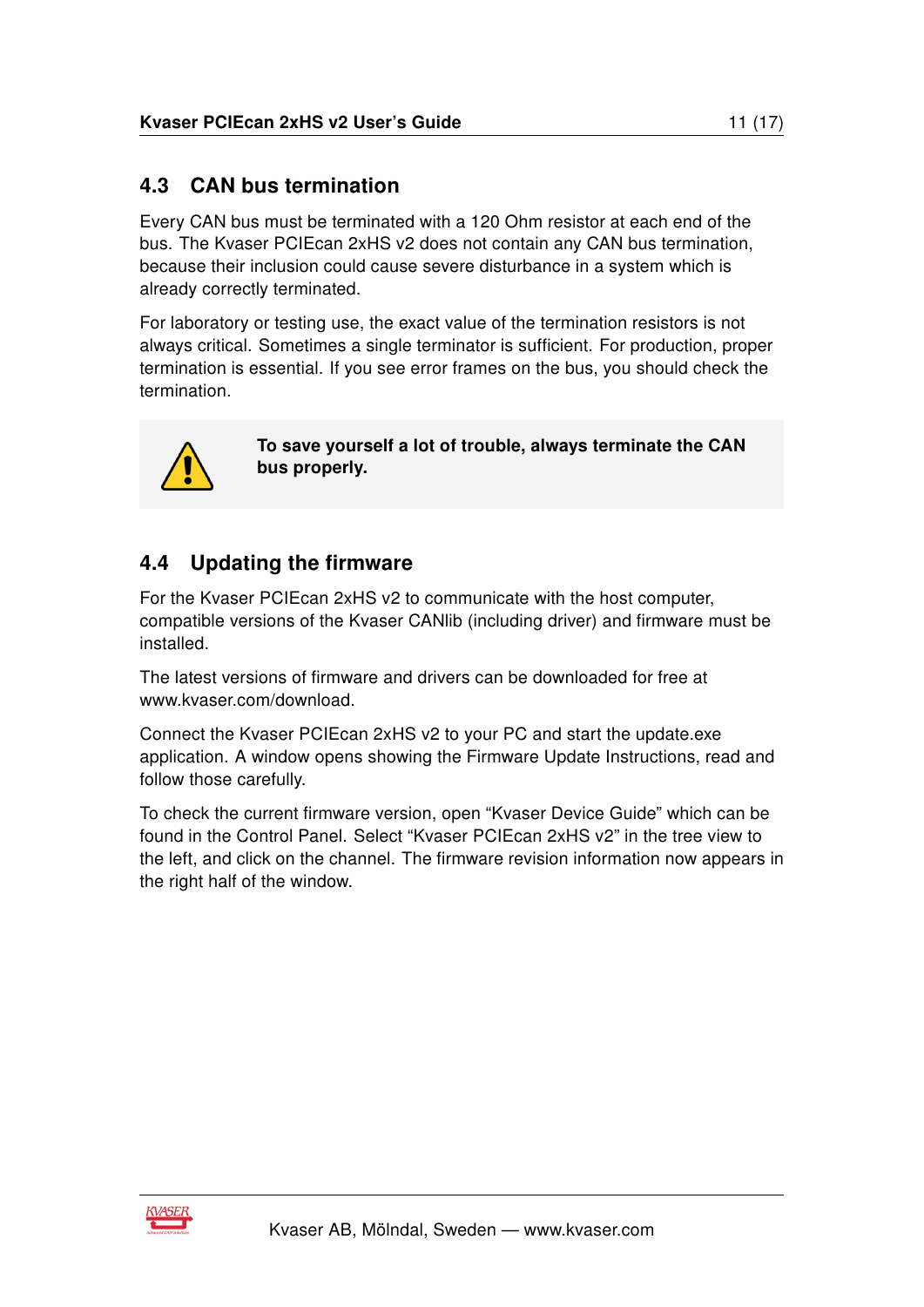# <span id="page-11-0"></span>5 Disposal and Recycling Information



When this product reaches its end of life, please dispose of it according to your local environmental laws and guidelines.

For information about Kvaser's recycling programs, visit: <https://www.kvaser.com/en/kvaser/recycling-policy.html>

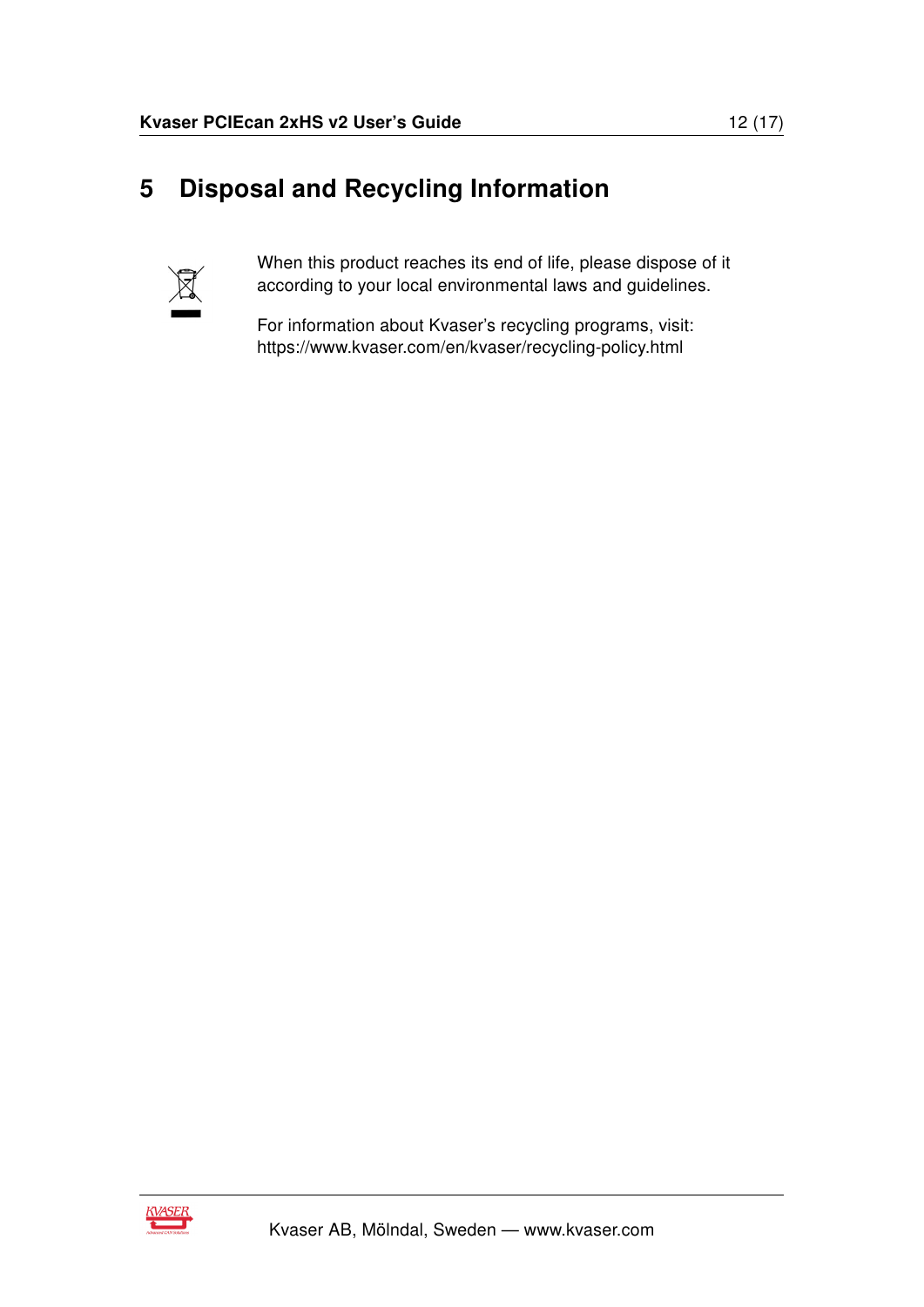# <span id="page-12-0"></span>6 Legal acknowledgements

#### <span id="page-12-1"></span>6.1 Usage warning



#### WARNING FOR ALL USERS

WARNING! - YOUR USE OF THIS DEVICE MUST BE DONE WITH CAUTION AND A FULL UNDERSTANDING OF THE RISKS!

THIS WARNING IS PRESENTED TO INFORM YOU THAT THE OPERATION OF THIS DEVICE MAY BE DANGEROUS. YOUR ACTIONS CAN INFLUENCE THE BEHAVIOR OF A CAN-BASED DISTRIBUTED EMBEDDED SYSTEM, AND DEPENDING ON THE APPLICATION, THE CONSEQUENCES OF YOUR IMPROPER ACTIONS COULD CAUSE SERIOUS OPERATIONAL MALFUNCTION, LOSS OF INFORMATION, DAMAGE TO EQUIPMENT, AND PHYSICAL INJURY TO YOURSELF AND OTHERS. A POTENTIALLY HAZARDOUS OPERATING CONDITION IS PRESENT WHEN THE FOLLOWING TWO CONDITIONS ARE CONCURRENTLY TRUE: THE PRODUCT IS PHYSICALLY INTERCONNECTED TO A REAL DISTRIBUTED EMBEDDED SYSTEM; AND THE FUNCTIONS AND OPERATIONS OF THE REAL DISTRIBUTED EMBEDDED SYSTEM ARE CONTROLLABLE OR INFLUENCED BY THE USE OF THE CAN NETWORK. A POTENTIALLY HAZARDOUS OPERATING CONDITION MAY RESULT FROM THE ACTIVITY OR NON-ACTIVITY OF SOME DISTRIBUTED EMBEDDED SYSTEM FUNCTIONS AND OPERATIONS, WHICH MAY RESULT IN SERIOUS PHYSICAL HARM OR DEATH OR CAUSE DAMAGE TO EQUIPMENT, DEVICES, OR THE SURROUNDING ENVIRONMENT.

WITH THIS DEVICE, YOU MAY POTENTIALLY:

- CAUSE A CHANGE IN THE OPERATION OF THE SYSTEM, MODULE, DEVICE, CIRCUIT, OR OUTPUT.
- TURN ON OR ACTIVATE A MODULE, DEVICE, CIRCUIT, OUTPUT, OR FUNCTION.
- TURN OFF OR DEACTIVATE A MODULE, DEVICE, CIRCUIT, OUTPUT, OR FUNCTION.
- INHIBIT, TURN OFF, OR DEACTIVATE NORMAL OPERATION.
- MODIFY THE BEHAVIOR OF A DISTRIBUTED PRODUCT.
- ACTIVATE AN UNINTENDED OPERATION.
- PLACE THE SYSTEM, MODULE, DEVICE, CIRCUIT, OR OUTPUT INTO AN UNINTENDED MODE.

ONLY THOSE PERSONS WHO:

(A) ARE PROPERLY TRAINED AND QUALIFIED WITH RESPECT TO THE USE OF THE DEVICE,

(B) UNDERSTAND THE WARNINGS ABOVE, AND

(C) UNDERSTAND HOW THIS DEVICE INTERACTS WITH AND IMPACTS THE FUNCTION AND SAFETY OF OTHER PRODUCTS IN A DISTRIBUTED SYSTEM AND THE APPLICATION FOR WHICH THIS DEVICE WILL BE APPLIED, MAY USE THE DEVICE.

PLEASE NOTE THAT YOU CAN INTEGRATE THIS PRODUCT AS A SUBSYSTEM INTO HIGHER-LEVEL SYSTEMS. IN CASE YOU DO SO, KVASER AB HEREBY DECLARES THAT KVASER AB'S WARRANTY SHALL BE LIMITED TO THE CORRECTION OF DEFECTS, AND KVASER AB HEREBY EXPRESSLY DISCLAIMS ANY LIABILITY OVER AND ABOVE THE REFUNDING OF THE PRICE PAID FOR THIS DEVICE, SINCE KVASER AB DOES NOT HAVE ANY INFLUENCE ON THE IMPLEMENTATIONS OF THE HIGHER-LEVEL SYSTEM, WHICH MAY BE DEFECTIVE.

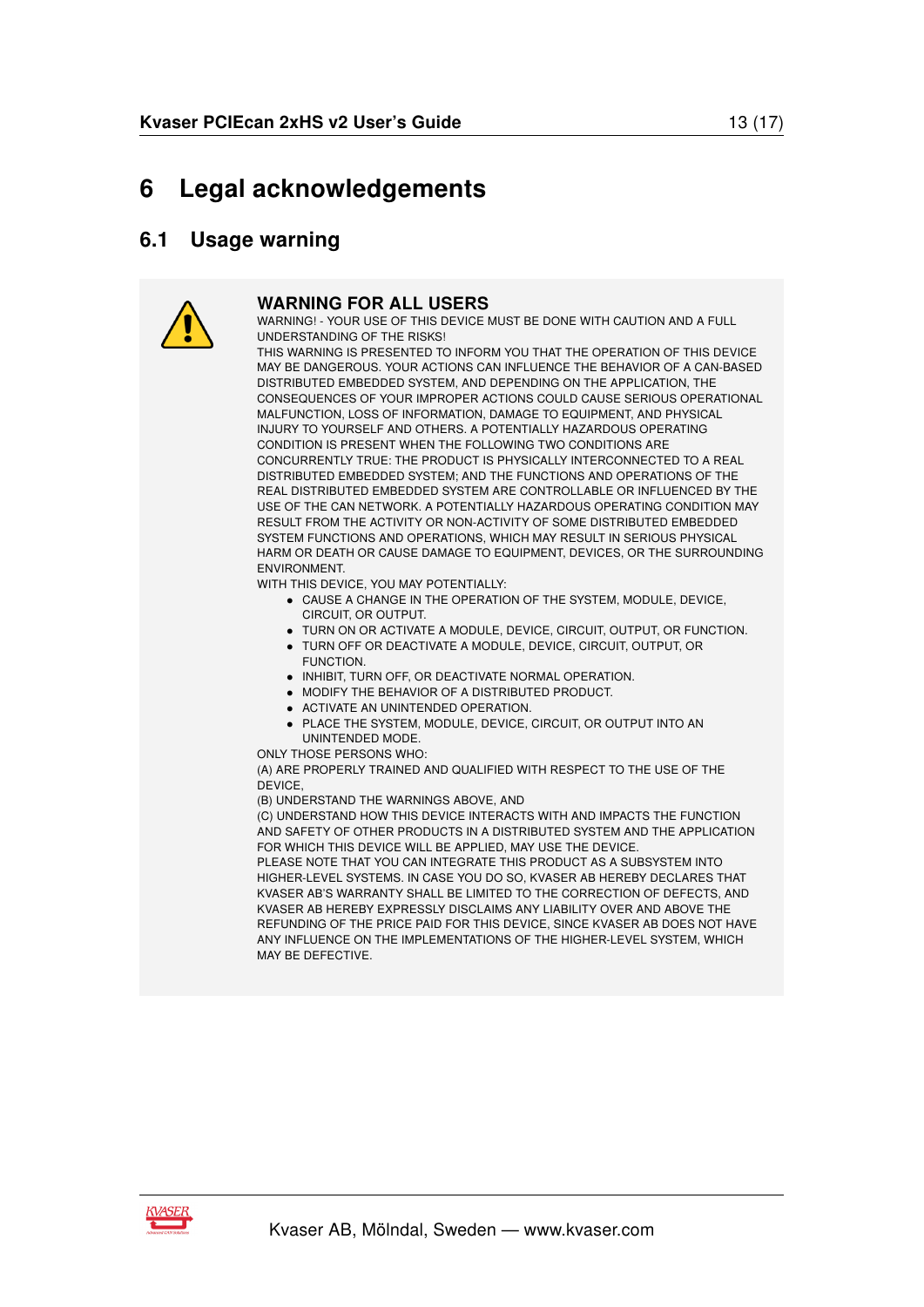## <span id="page-13-0"></span>6.2 EU Regulatory Compliance

| <b>Advanced CAN Solutions</b>                             |                                                                                | EU Declaration of Conformity (DoC)                                                                 |                                                                                                      |
|-----------------------------------------------------------|--------------------------------------------------------------------------------|----------------------------------------------------------------------------------------------------|------------------------------------------------------------------------------------------------------|
| We                                                        |                                                                                |                                                                                                    |                                                                                                      |
| Company Name:                                             | Kvaser AB                                                                      | City:                                                                                              | Mölndal                                                                                              |
| Postal address:                                           | Aminogatan 25                                                                  | $\!$ Telephone number:                                                                             | $+46$ 31 886344                                                                                      |
| Postcode:                                                 | 431 53                                                                         | E-mail address:                                                                                    | sales@kvaser.com                                                                                     |
|                                                           |                                                                                | declare that the DoC is issued under our sole responsibility and belongs to the following product: |                                                                                                      |
| Product:                                                  | Kvaser PCIEcan 2xHS v2                                                         |                                                                                                    |                                                                                                      |
| Product: Kvaser PCIEcan 2xHS v2<br>Type: 73-30130-00861-8 | Object of the declaration (identification of apparatus allowing traceability): |                                                                                                    |                                                                                                      |
| legislation:                                              |                                                                                |                                                                                                    | The object of the declaration described above is in conformity with the relevant Union harmonisation |
|                                                           |                                                                                | Electromagnetic Compatibility (EMC) Directive 2014/30/EU (Art. 6)                                  |                                                                                                      |
|                                                           | RoHS recast Directive 2011/65/EU (Art. 4.1)                                    |                                                                                                    |                                                                                                      |
|                                                           |                                                                                |                                                                                                    |                                                                                                      |
|                                                           |                                                                                |                                                                                                    |                                                                                                      |
|                                                           |                                                                                |                                                                                                    |                                                                                                      |
|                                                           |                                                                                |                                                                                                    |                                                                                                      |
|                                                           |                                                                                |                                                                                                    |                                                                                                      |
|                                                           |                                                                                |                                                                                                    |                                                                                                      |
|                                                           |                                                                                |                                                                                                    |                                                                                                      |
|                                                           |                                                                                |                                                                                                    |                                                                                                      |
|                                                           |                                                                                |                                                                                                    |                                                                                                      |
| (title, date of standard/specification):                  |                                                                                | The following harmonised standards and technical specifications have been applied                  |                                                                                                      |
| EN 55024 (2010)                                           |                                                                                | EN 55032 (2012)                                                                                    |                                                                                                      |
| EN 61000-6-2 $(2005)$                                     |                                                                                | EN 61000-6-3 $(2007 + A1:2011)$                                                                    |                                                                                                      |
| EN 50581 (2012)                                           |                                                                                |                                                                                                    |                                                                                                      |
|                                                           |                                                                                |                                                                                                    |                                                                                                      |
|                                                           |                                                                                |                                                                                                    |                                                                                                      |
|                                                           |                                                                                |                                                                                                    |                                                                                                      |
|                                                           |                                                                                |                                                                                                    |                                                                                                      |
|                                                           |                                                                                |                                                                                                    |                                                                                                      |
| Signed for and on behalf of:                              |                                                                                |                                                                                                    |                                                                                                      |
|                                                           |                                                                                |                                                                                                    |                                                                                                      |
| Mölndal                                                   | 2019-12-05                                                                     |                                                                                                    |                                                                                                      |

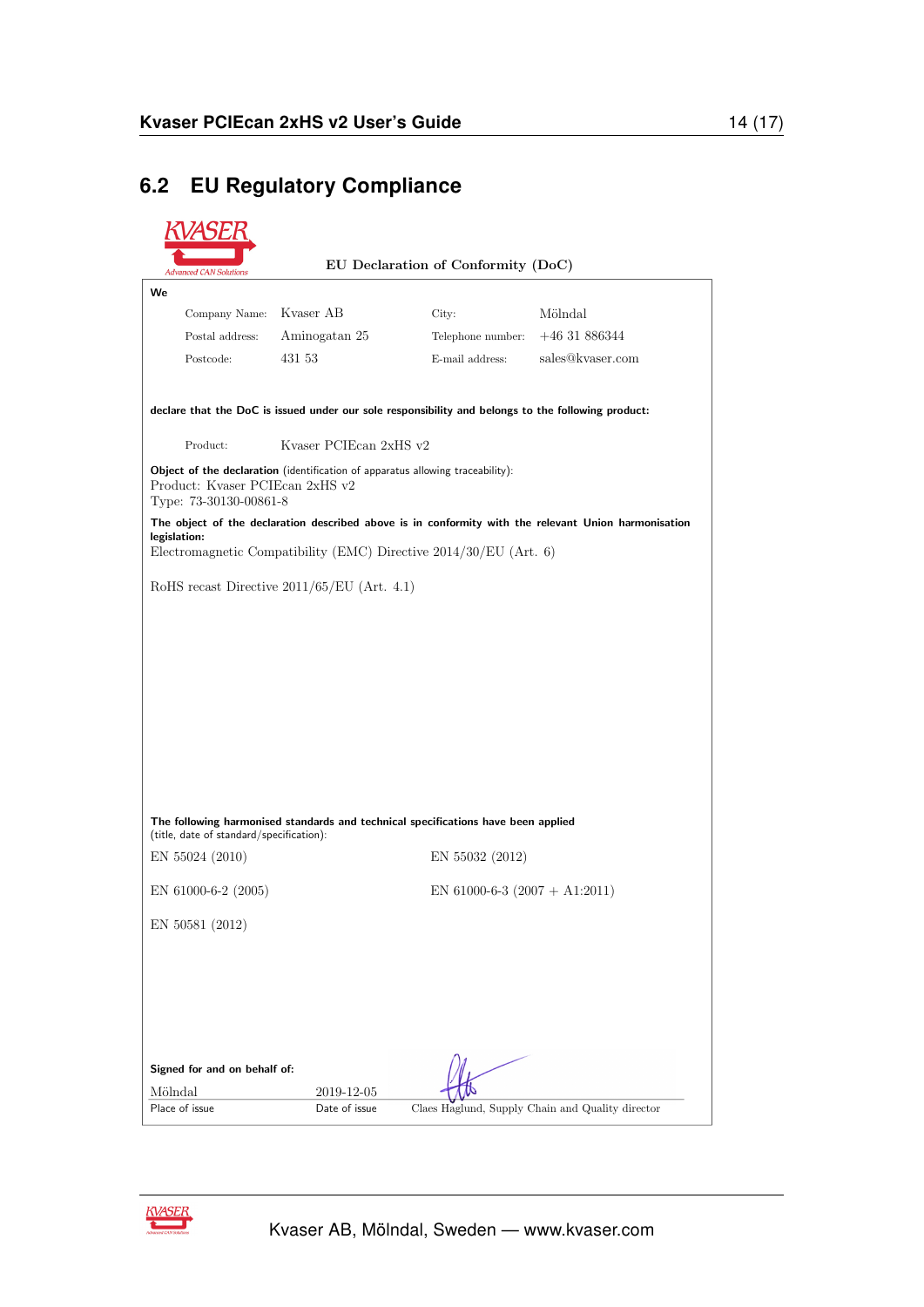### <span id="page-14-0"></span>6.3 FCC Regulatory Compliance



Federal Communications Commission (FCC) Compliance Information Statement

#### IDENTIFICATION OBJECT:

Product: Kvaser PCIEcan 2xHS v2 Type: 73-30130-00861-8

#### APPLICABLE COMPLIANCE STATEMENTS:

CFR Title 47 Part 15 §15.107, §15.109 This device complies with part 15 of the FCC Rules. Operation is subject to the following two conditions: (1) This device may not cause harmful interference, and (2) this device must accept any interference received, including interference that may cause undesired operation.

#### RESPONSIBLE PARTY (IN USA) NAME:

Kvaser Inc. 23881 Via Fabricante, Suite 503 Mission Viejo, CA 92691

Internet contact: support@kvaser.com

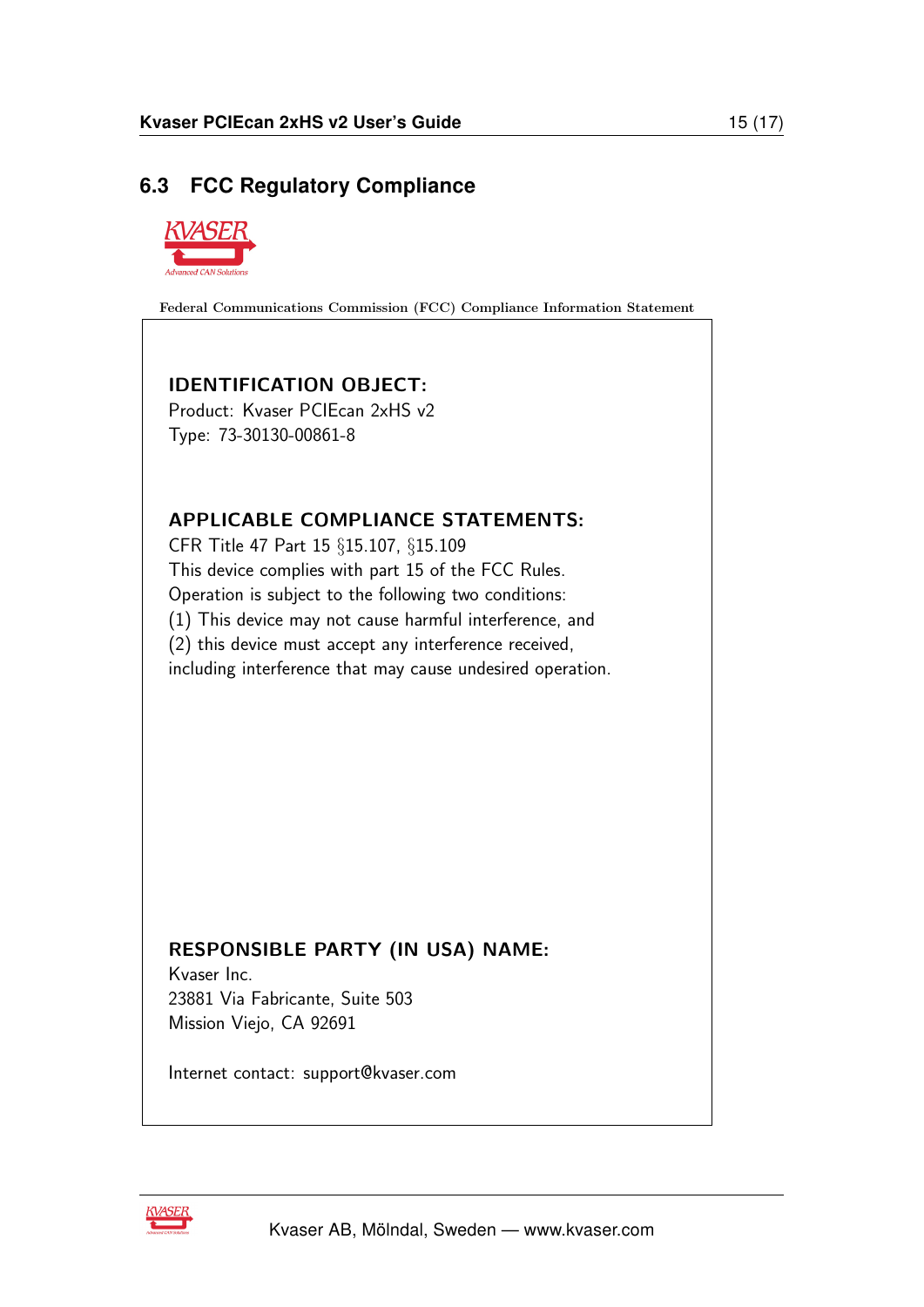### <span id="page-15-0"></span>6.4 Patents, Copyrights and Trademarks

All trademarks are the property of their respective owner. Windows is a registered trademark of Microsoft Corporation in the United States and other countries.

Adobe, the Adobe logo, and Reader are either registered trademarks or trademarks of Adobe Systems Incorporated in the United States and/or other countries.

MagiSync is a trademark of Kvaser AB.

DeviceNet is a trademark of Open DeviceNet Vendor Association, Inc.

NMEA 2000 is the registered trademark of the National Marine Electronics Association, Inc.

For information about Kvaser related CAN patents, see [www.kvaser.com/patent.](https://www.kvaser.com/patent/)